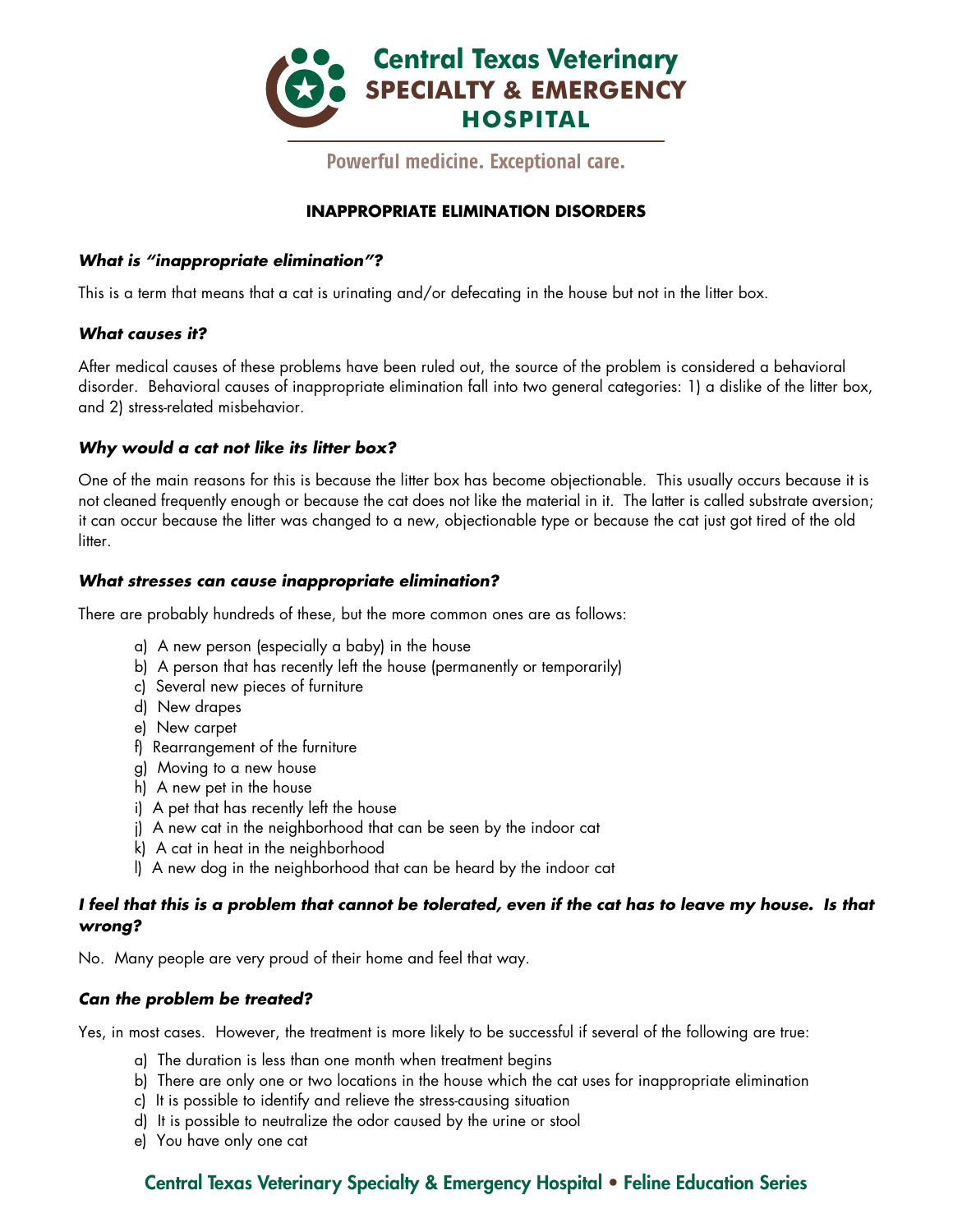

# Powerful medicine. Exceptional care.

#### *What is involved with treatment?*

Most successful treatments rely on a combination of behavior modification techniques and drug therapy.

#### *What are behavior modification techniques, and how are they used?*

They can be described as **Aversion Therapy** and **Attraction Therapy.** The former repels the cat from the inappropriate location, and the latter encourages the cat to choose an appropriate location.

The purpose of **Aversion Therapy** is to make the area of inappropriate urination or defecation undesirable for the cat. There are many ways to do this, but the following steps have proven successful in a high percentage of cases.

**A.** A product to neutralize the odor of urine or stool should be used in places where inappropriate urination or defecation has occurred. If the objectionable location is on carpet, it is necessary to treat the carpet and the pad below because most of the odor will be in the pad. This usually means soaking the carpet with the neutralizing product so it penetrates into the pad. Test an inconspicuous piece of carpet for staining before using any odor neutralizing product.

**B**. Cover the area(s) with aluminum foil and secure it to the carpet or furniture with masking tape. Aluminum foil is a surface on which most cats will not walk.

**C.** If the soil in potted plants is being used, place a lemon-scented air freshener at the base of the plant. This will usually repel the cat.

The purpose of **Attraction Therapy** is to make the litter box more desirable than the inappropriate site. The following are usually successful:

A. Purchase a new litter box; even well-cleaned litter boxes have odor deep in the plastic. It is important not to use a litter box with a hood. Although we like our privacy, most cats find a hooded litter box undesirable.

**B.** Purchase non-scented clumping litter. If your cat has not been using this type of litter, it will usually find it more desirable than the clay types. That increases the chances that the new litter box will be used.

**C.** Place the new litter box near the area of inappropriate urination until it is used for several days, then move it 2-3 feet (0.7-1 m) per day back to the desired location.

**D.** Keep the existing litter box in the normal location in case the aversion therapy causes your cat to return to it.

### *What drugs are used?*

There are several that have been used. Generally, they fall into three categories:

- **A**. Anti-depressant and/or anti-anxiety medication (amitriptyline, buspirone)
- **B**. Tranquilizers, including diazepam and phenobarbital
- **C.** Hormones, including megestrol acetate and medroxyprogesterone acetate

# Central Texas Veterinary Specialty & Emergency Hospital • Feline Education Series